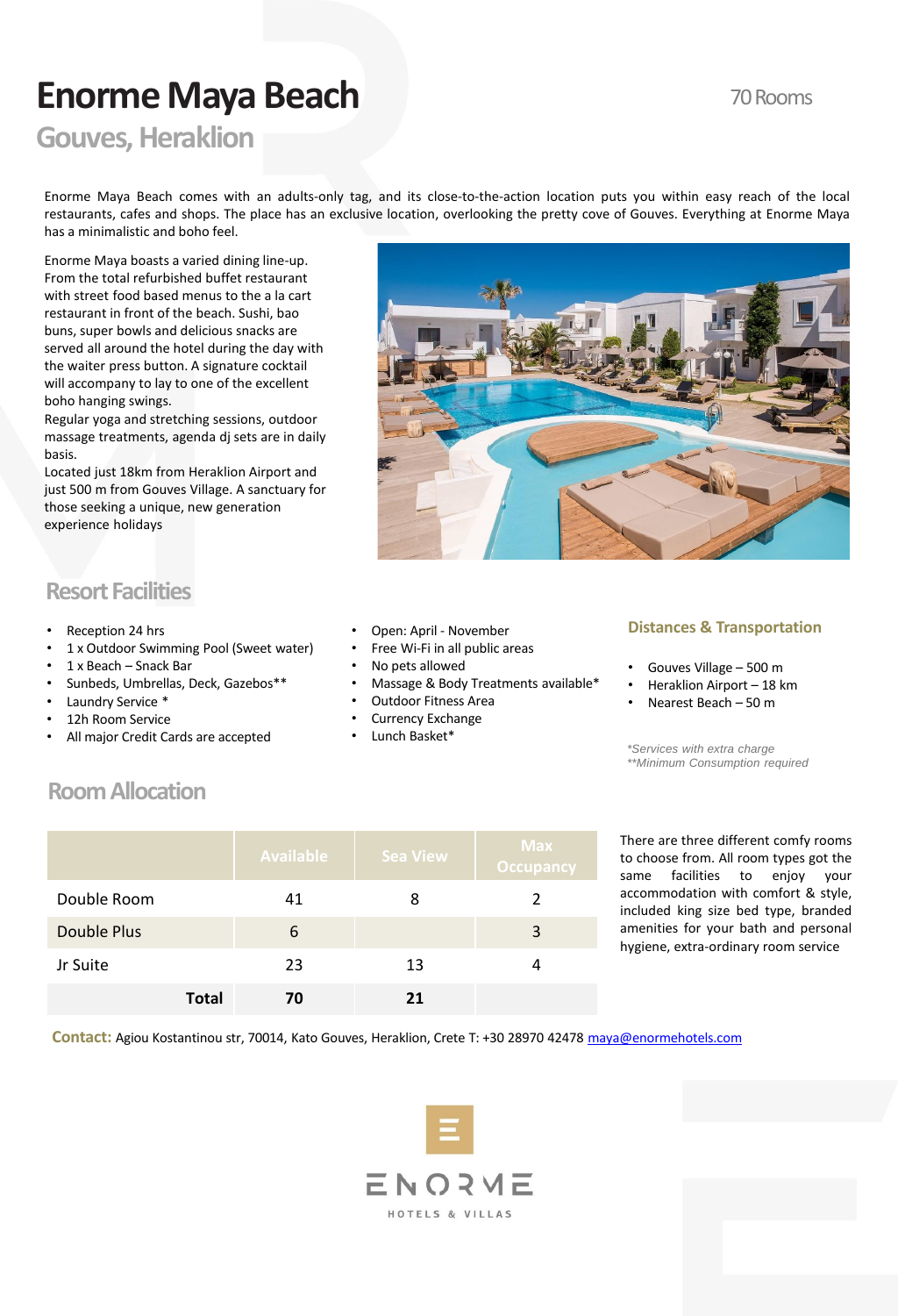# **Enorme Maya Beach**

## **Gouves, Heraklion**

Enorme Maya Beach is the perfect choice for holidays in style, while being just a breath away from the city acting as a strategic place for those intrigued to explore. Shops, sightseeing and a busy nightlife compose Enorme Maya, the place to be this summer.

## **In-Room Includes**

- Wi-Fi in each room
- Coffee & Tea Facilities (Daily refillable)
- Nespresso® Machine 2 capsules upon arrival
- Bottle of Water Complimentary upon arrival
- Safety Deposit Box
- 32'' LCD TV
- Branded Toiletries & Amenities
- Mini Fridge
- Hair Dryer
- Direct Dial Telephone
- Satellite TV Channels
- Laundry Service \*
- **Air Condition**
- **Beach Towels**



*\* Services with extra charge.*

## **Yoga & Fitness**

Yoga and Fitness Sessions are designed for all levels, offering modifications for beginners and greater challenges for advanced. To encourage beginners, we offer introductory classes for groups or private clients. One week of regular practice is all you need to transform your life.

#### **Daily Schedule**

- 08:00 09:00 Yoga Session
- 10:00 11:00 Fitness Session

## **Events & Entertainment**

Combine your accommodation in Enorme Maya with afternoon DJ sets or an authentic Greek night at the a la cart restaurant.

- DJ Set Once a week
- Greek Night Once a week